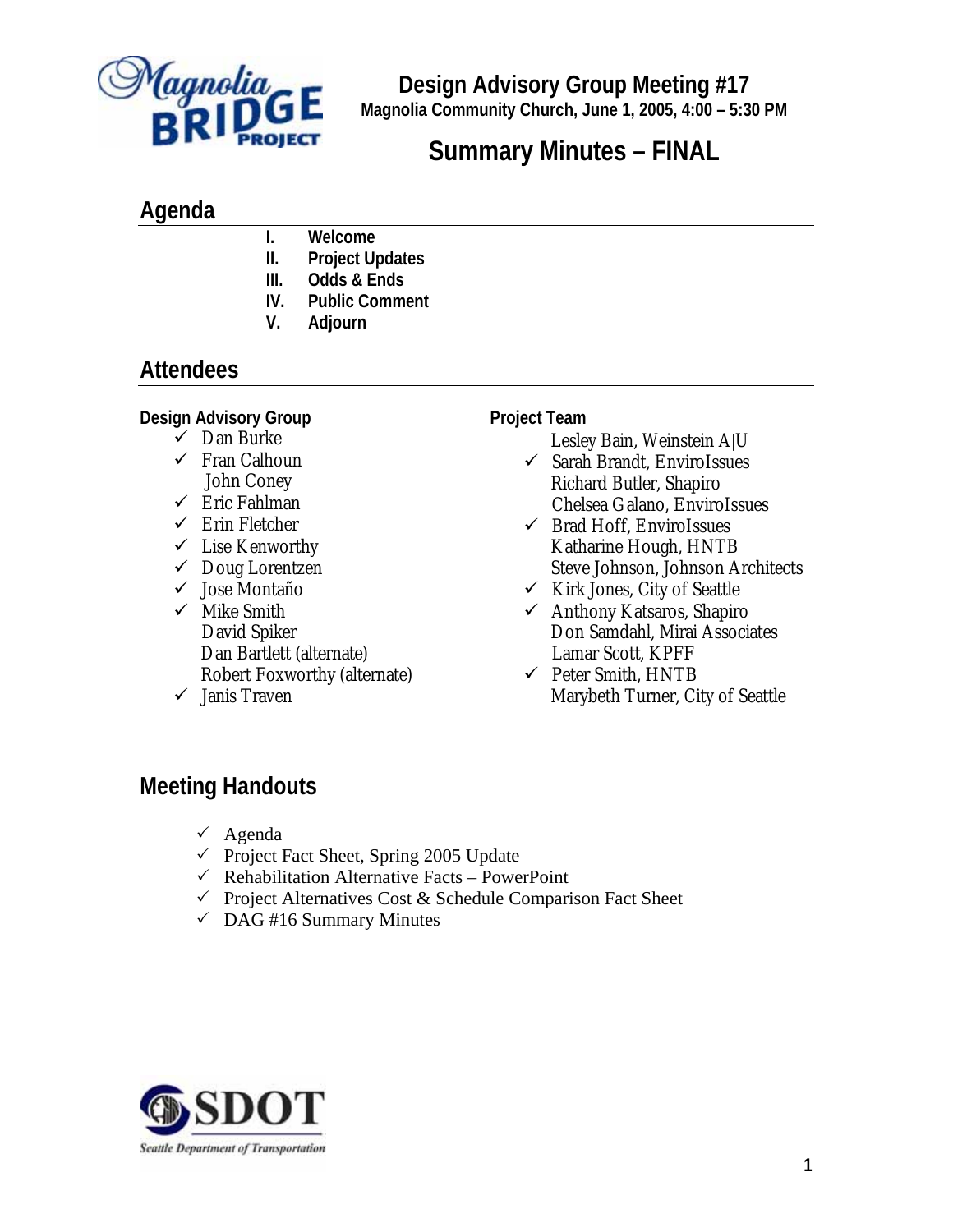### I. Welcome

#### **Brad Hoff, EnviroIssues**

Brad welcomed the group, reviewed the DAG information packet, and previewed the meeting's agenda with the group.

The minutes from the last DAG meeting, held in February 2005, were distributed to committee members for review. With no questions or comments raised, the meeting minutes were approved.

#### II. Project Updates **Kirk Jones, City of Seattle**

Kirk walked the DAG through a summary of the activities that have occurred since the last meeting in February 2005. At the February meeting, after going through the cost exercise, SDOT was considering whether to add a "Rehabilitation Alternative" to the project. The team presented this option to SDOT leadership and the Mayor, and was told to include the alternative. The project team also went through a costing exercise to see if there were things that could be done now to reduce project costs in the future.

The first recommendation was to drop the "intersection" options and retain the "ramp" options of Alternatives A and D for three key reasons:

- 1) Cost The intersection options were over \$10 million more than the ramp options
- 2) Traffic demand The amount of traffic that would use an intersection option did not make sense based on cost/benefit ratios. Traffic from Magnolia wanting to connect to the marina will have another route from  $21<sup>st</sup>$  Avenue through the Port's property.
- 3) Community comment The project team heard many negative public comments on the intersection alternatives

The four remaining alternatives are the ramp versions of Alternatives A and D, Alternative C, and the Rehabilitation Alternative. There is also the No Build Alternative. Kirk directed the DAG to the cost/schedule comparison handout, which described each alternative (pointing out that references to "ramp" and "intersection" options had been deleted). He explained that the cost estimates show a range between 10% probability and 90% probability (for example, a cost range of \$100 – \$200 million means that the project has a 10% chance of being built for \$100 million or less, and a 90% chance of being built for \$200 million or less).

In October, the cost estimates were higher than what the fact sheet reflects. However, in February the team went through a process to identify measures that would decrease costs. For example, the presumed spacing between bridge columns was initially 150 feet, but the team decided to extend the span between columns to 200 feet and save significant costs by reducing the number of columns and foundations. Several similar decisions were made that resulted in cost estimates 6 to 8% less than initial estimates. Once the team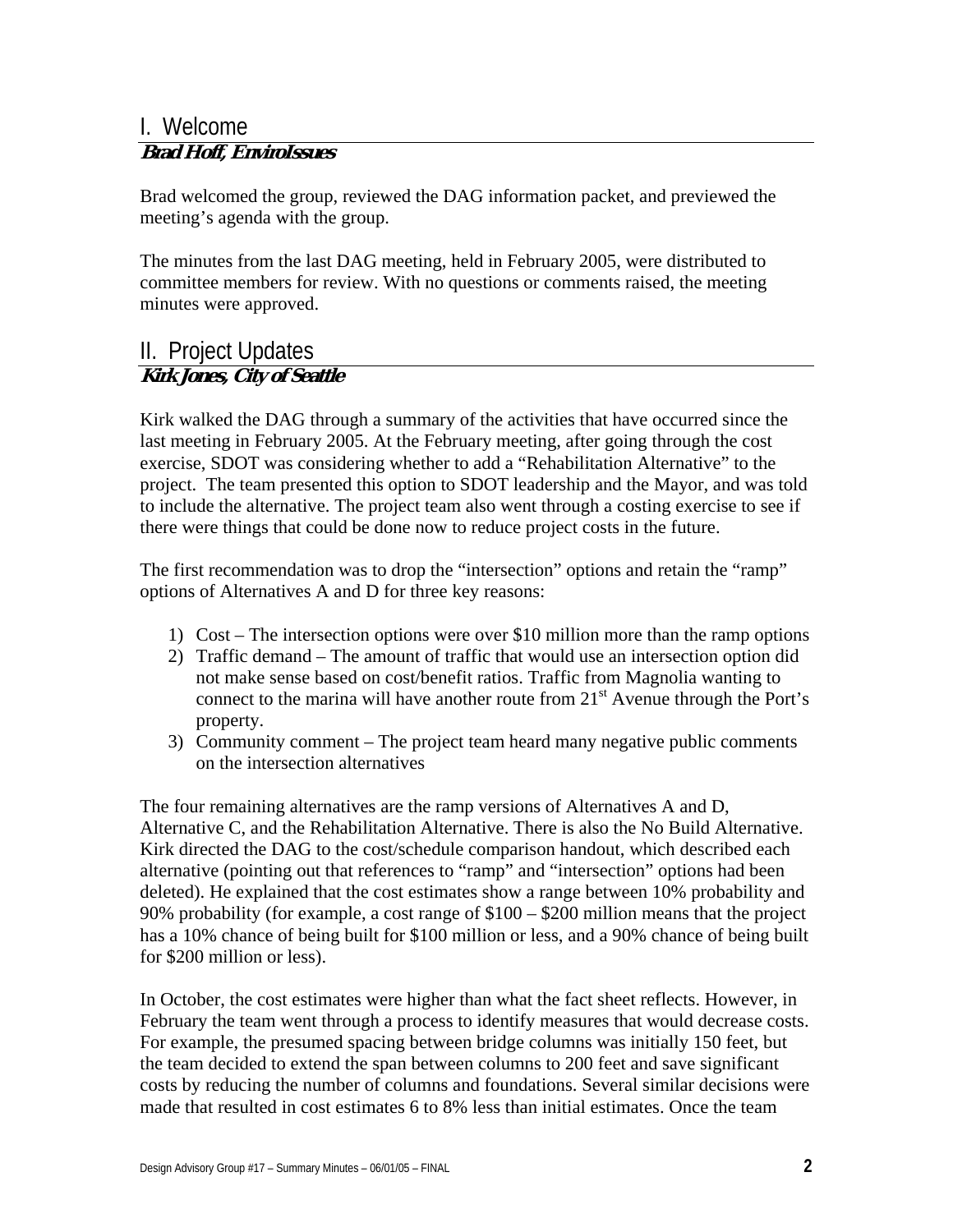selects preferred alternative, they will go through this process again to see if further savings can be achieved and to make sure that cost estimates are still on target.

The team also went through a cost estimating procedure for the Rehabilitation Alternative in late March. Kirk directed the DAG to the PowerPoint copy for diagrams of the option. The Rehabilitation Alternative builds on the early work done to evaluate retrofitting the bridge. The Rehabilitation Alternative would stabilize the existing footings and columns, improve soil supporting the bridge, and replace bracing in longitudinal and lateral directions. To bring the bridge up to code, SDOT would need to completely replace the deck (roadway) on top of the refurbished columns and new bracing.

The Rehabilitation Alternative would require the longest shutdown of the bridge. Although some work could be done below deck, the bridge would need to close for 18 to 24 months. Temporary structures could potentially be used for the other alternatives (A, C, and D) so part of the existing bridge could still be used while other portions are under construction.

The team chose to look at the Rehabilitation Alternative because the trend on other major projects like the Alaskan Way Viaduct replacement has been to do so. Costs between the alternatives are not substantially different, and the Rehabilitation Alternative is actually the least expensive at this point. Most if the cost difference is because no right of way is purchased for the Rehabilitation Alternative. The team wanted to carry this alternative forward so they would have enough information to answer questions in the future with full documentation. SDOT has directed the design team to start look at engineering, which will require more geologic borings and modeling of the existing bridge to make sure design concepts actually work. This is to make sure that the current concepts to fix the structure would not create other problems during an earthquake. The team also needs to do additional environmental work (geology studies will need to be expanded to account for additional soil stabilization work). Kirk expects the work to be done by the end of September.

Kirk handed out a matrix summarizing environmental impact information, which was recently sent to WSDOT and FHWA. The DAG had seen some of the matrix, though a column for the Rehabilitation Alternative has been added. Impacts associated with the Rehabilitation Alternative are much like the No Build impacts (identical for traffic, noise levels, and historic building impacts).

The matrix also revealed another twist. In reviewing the information, WSDOT and FHWA reported that they did not see significant impacts for any of the alternatives. Mitigation would mean that none of the impacts would be considered "significant." For this reason, and because all alternatives would be in the same corridor, the agencies do not think SDOT needs to prepare an Environmental Impact Statement (EIS). Instead, SDOT would prepare an Environmental Assessment (EA) for a preferred alternative. A decision on the environmental process is expected in the next two weeks.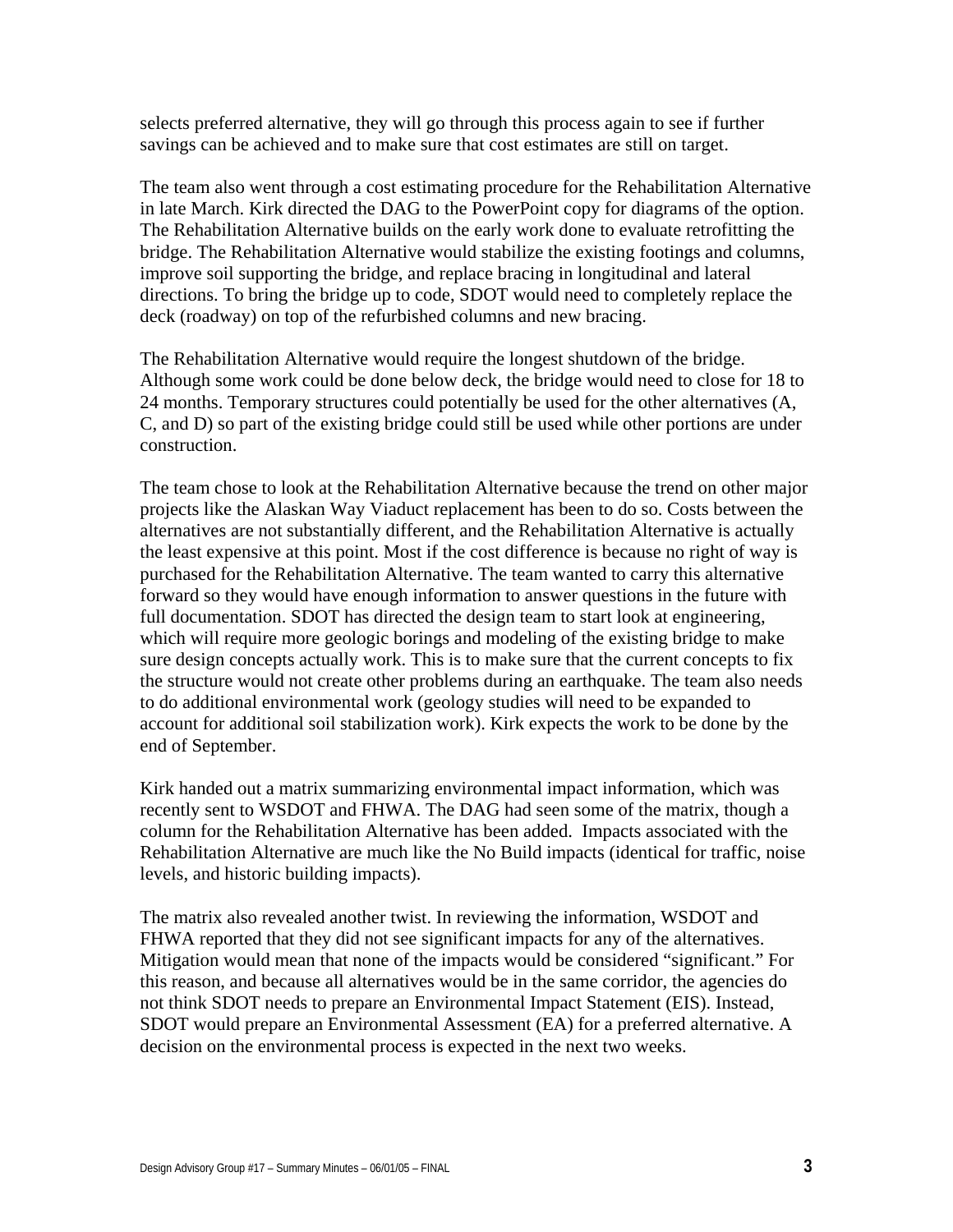If SDOT only needs to do an EA, then the team will need to select a preferred alternative before the final document is published. The document would be prepared around a preferred alternative, so SDOT may be in the position to select a preferred alternative in October or early November. After the City selects the preferred alternative, the team will then prepare the EA, publish the document, and host a public hearing and have a public comment period. The EA would be circulated and the hearing held about a year from now. If the team must do an EIS, the draft EIS would be published in February or March, and then a preferred alternative would be selected after the public hearing and comment. In sum, only having to do an EA would accelerate the selection of a preferred alternative by about six months. Once a preferred alternative is selected, the design team will be able to get going on their work in the Type, Size, and Location study.

#### **Discussion:**

| Fletcher:  | The completion date range indicates that the Rehabilitation Alternative<br>would require a longer closure, but construction would be complete<br>earlier. Is that true?                                                                                                                                                                                                                                                                          |
|------------|--------------------------------------------------------------------------------------------------------------------------------------------------------------------------------------------------------------------------------------------------------------------------------------------------------------------------------------------------------------------------------------------------------------------------------------------------|
| Jones:     | Yes. The biggest element will be acquiring rights-of-way (ROW), and the<br>Rehabilitation Alternative would not require any purchases.                                                                                                                                                                                                                                                                                                           |
| Fahlman:   | How much time would you allocate for ROW acquisition?                                                                                                                                                                                                                                                                                                                                                                                            |
| Jones:     | From 18 to 24 months. We must have signed titles or easements in our<br>hand for FHWA to sign off on construction. That estimate might be<br>conservative – we think we might be able to get it done faster. One risk<br>factor we account for in our modeling is time. Much of the land we might<br>need is owned by the Port, and we'll talk with the Port early on. We may<br>be able to work with them more quickly than private landowners. |
| Kenworthy: | City Ice and Trident must move materials from the pier to facilities all<br>day, every day. How would they continue to operate if the Rehabilitation<br>Alternative or Alternative A were selected?                                                                                                                                                                                                                                              |
| Jones:     | We would build a falsework so an avenue is open for passing back and<br>forth during construction (similar to keeping the railroad operational). We<br>could shift the location over time as needed, which we can detail once a<br>preferred alternative is chosen.                                                                                                                                                                              |
| Kenworthy: | Is SDOT's director liking one alternative better, or weighing any criteria<br>more heavily?                                                                                                                                                                                                                                                                                                                                                      |
| Jones:     | No, though community input and reaction has been very important. The<br>cost for any of the options is around \$200 million, and the difference<br>between them is less than 10%. Even though one might be more<br>expensive, its benefits might make paying a bit more worthwhile.                                                                                                                                                              |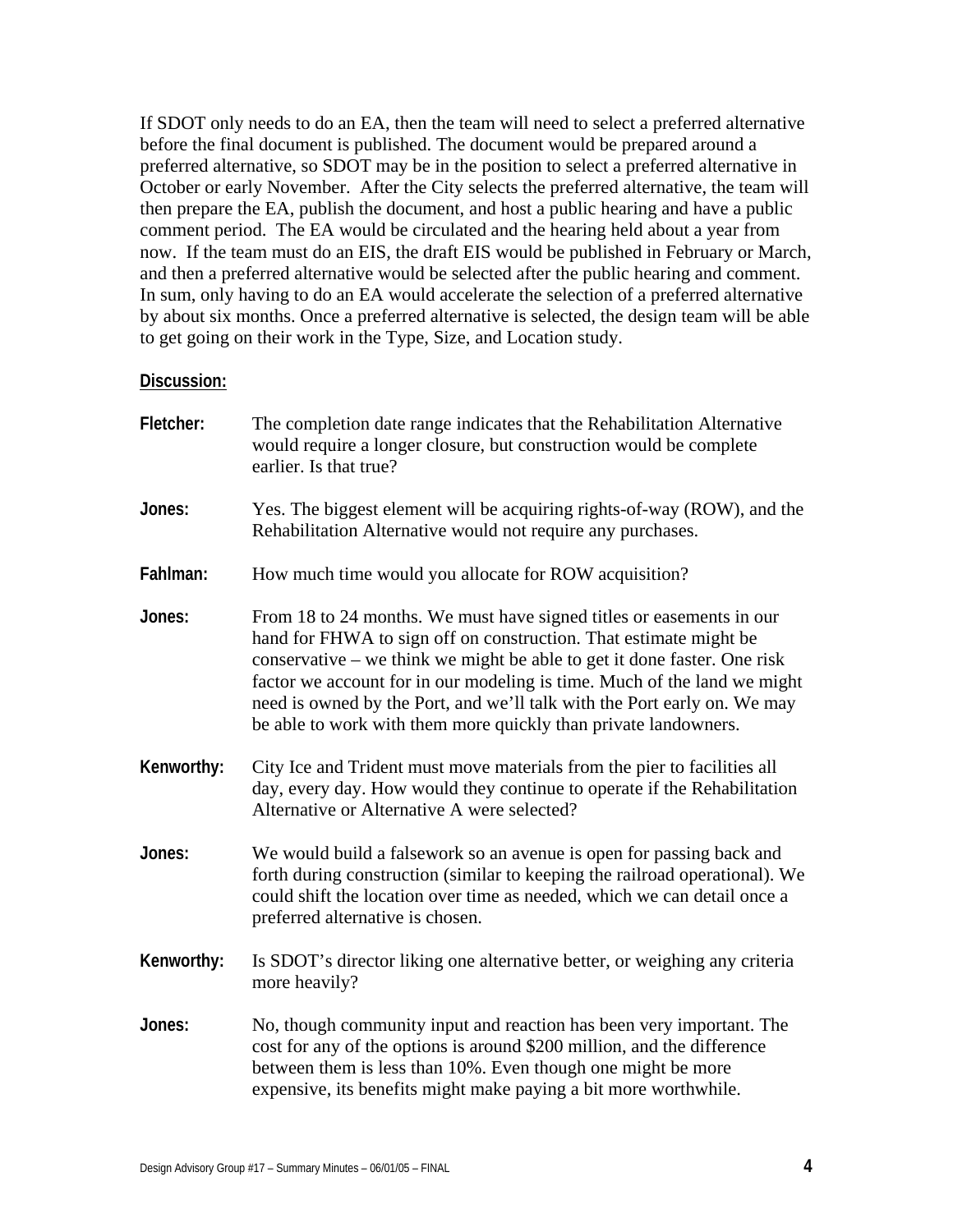| Burke: | When staff picks a preferred alternative in the fall, how will the process<br>work?                                                                                                                                                                                                                                                                                                                                                                                                                                                                                                                                                                                                        |
|--------|--------------------------------------------------------------------------------------------------------------------------------------------------------------------------------------------------------------------------------------------------------------------------------------------------------------------------------------------------------------------------------------------------------------------------------------------------------------------------------------------------------------------------------------------------------------------------------------------------------------------------------------------------------------------------------------------|
| Jones: | The council wouldn't be asked to approve a preferred alternative, but<br>would adopt the EA later. It will be an executive decision approved by the<br>Mayor, though we also keep Councilman Conlin (head of the<br>Transportation Committee) up to speed on the project's status. We are<br>scheduled to brief him again on July 12, 2005.                                                                                                                                                                                                                                                                                                                                                |
| Hoff:  | One thing I wanted to make clear is that we haven't heard from any strong<br>proponents of the Rehabilitation Alternative. Rather, we don't want it<br>popping back up later. Unless you've been talking to folks who like the<br>option, no one we know of has been flying the Rehabilitation Alternative<br>flag.                                                                                                                                                                                                                                                                                                                                                                        |
| Jones: | Community support for the Rehabilitation Alternative isn't strong, but we<br>have heard from individuals that we should take a look at it. At our next<br>meeting in October when we've completed the technical work, we'll be<br>ready to make a recommendation about which should be the preferred<br>alternative and get your input.                                                                                                                                                                                                                                                                                                                                                    |
| Smith: | It looks like, under any option, you'll try to provide access through Port<br>property off of Thorndyke. Are you making an assumption that the Port<br>will be able to open the entrance on $21st$ Avenue for public access? What's<br>the status of that decision?                                                                                                                                                                                                                                                                                                                                                                                                                        |
| Jones: | Yes, that's the assumption, and staff is saying that there is a high<br>probability of opening that access point.                                                                                                                                                                                                                                                                                                                                                                                                                                                                                                                                                                          |
| Burke: | One thing I've heard, and the Port's Neighborhood Advisory Committee<br>(NAC) seems to be in agreement, is that access may not be granted if the<br>North Bay property remains totally industrial. That's not to say that access<br>couldn't happen, but it would be more unlikely if land uses remain<br>industrial.                                                                                                                                                                                                                                                                                                                                                                      |
| Jones: | If that were the case, speaking for myself and not for the City, I think the<br>City would work with the Port to try to address the NAC's concerns and<br>others. The City Council directed us to investigate a means for direct<br>access to the waterfront by Magnolia residents. A surface road across Port<br>property connecting to 21 <sup>st</sup> Avenue provides that access. We've always<br>planned to provide access to the waterfront without asking drivers to go all<br>the way to $15th$ Avenue from Magnolia and then turn around. If an<br>industrial alternative is selected, the City will be obligated to figure out<br>how to get access at 21 <sup>st</sup> Avenue. |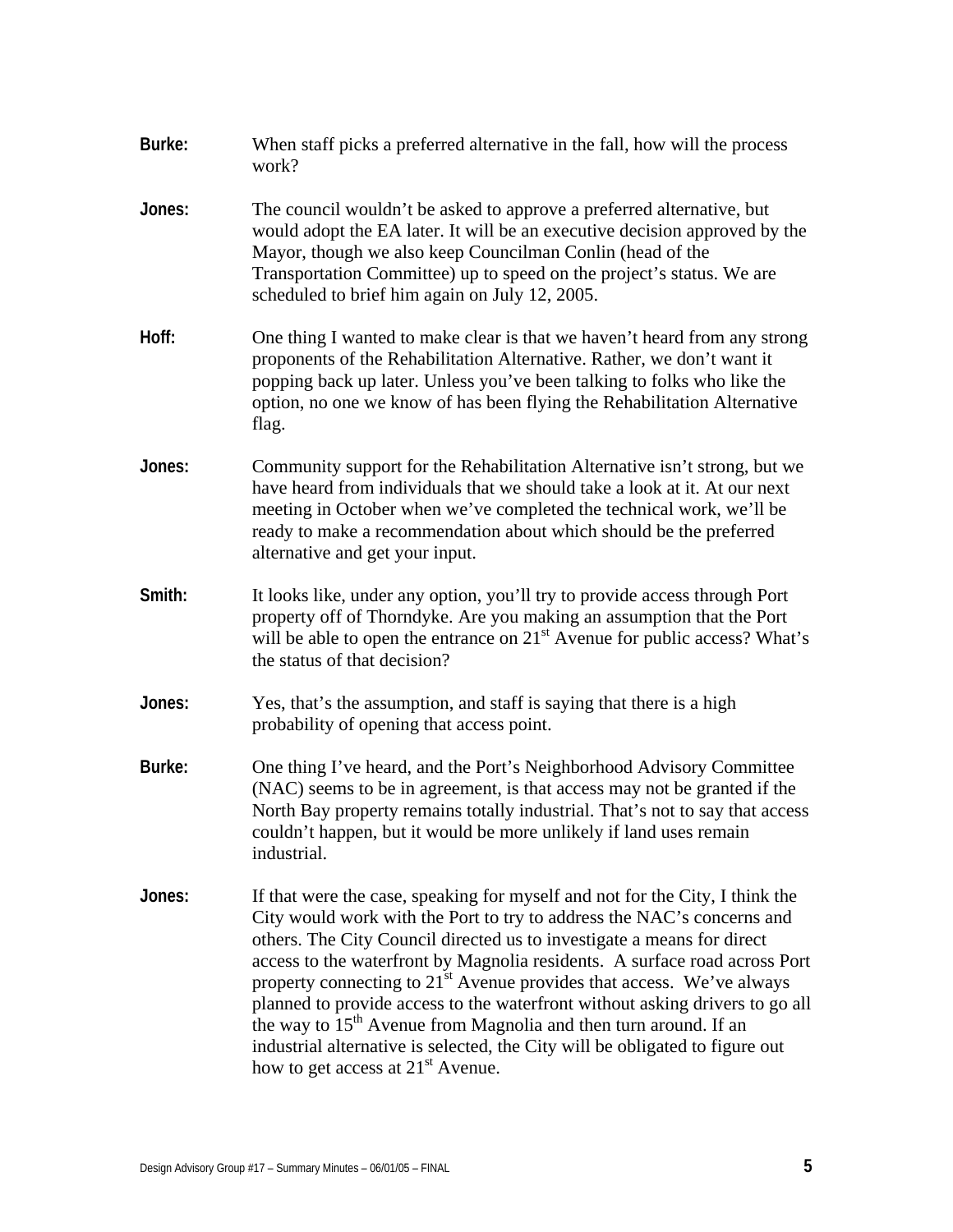- **Smith:** So this issue is still a bit up in the air?
- **Jones:** Yes. The ramifications will be known in September when Port knows which alternative they'll likely select, and we'll have a clearer idea of which will be our preferred alternative.

Brad asked Dan Burke to provide an update about the Port's ongoing North Bay work.

**Burke:** Since February, we've accomplished a lot. We published the Draft Environmental Impact Statement (DEIS) on April  $15<sup>th</sup>$ , and extended our 30-day comment period to close on May  $26<sup>th</sup>$ . We also held May  $4<sup>th</sup>$ public hearing. Fifteen people gave testimony, and 60 to 70 people attended. The Port provided an overview of the alternatives and ongoing process. The Port has taken all comments, and is now responding to public comments and drafting a response document. The final preferred alternative can be any combination or hybrid of alternatives.

> On June  $9<sup>th</sup>$ , the Port Commission will have a public working session. Staff will introduce a draft preferred alternative, and look for guidance from the Commission on proceeding. Comments we heard most frequently were on whether to include residential development, what different types of access would be provided, building types and heights, and so on. A final decision will be made on July  $12<sup>th</sup>$ . At that point, we hope the Commission will be ready to move forward on additional planning. The Port won't complete the final EIS until the Comprehensive Plan is done. There were quite a few amendments suggested this year, one of which would not allow consideration of residential development on North Bay property. The City will make a decision in September or October on finalizing the Comp Plan, which could continue to change in the future.

- **Kenworthy:** My impression was that City Council was very strongly against residential development in North Bay.
- **Burke:** There were also many action items related to Terminal 90/91 at the recent Port Commission meeting. The Commission:
	- Approved \$25 million to improve berths C and D at the end of T91
	- Approved \$850,000 to construct a utility spine
	- Approved \$3.4 million for a 50,000 square foot development for **Carnitech**
	- Approved \$1.5 million for the Economic Development Division to complete the planning and environmental documentation for the North Bay Master Plan.
	- Approved \$100,000 to study moving the maintenance barn for the Waterfront Streetcar further north with an additional 1.2 miles of track to save it from permanent closure. Discussions with Seattle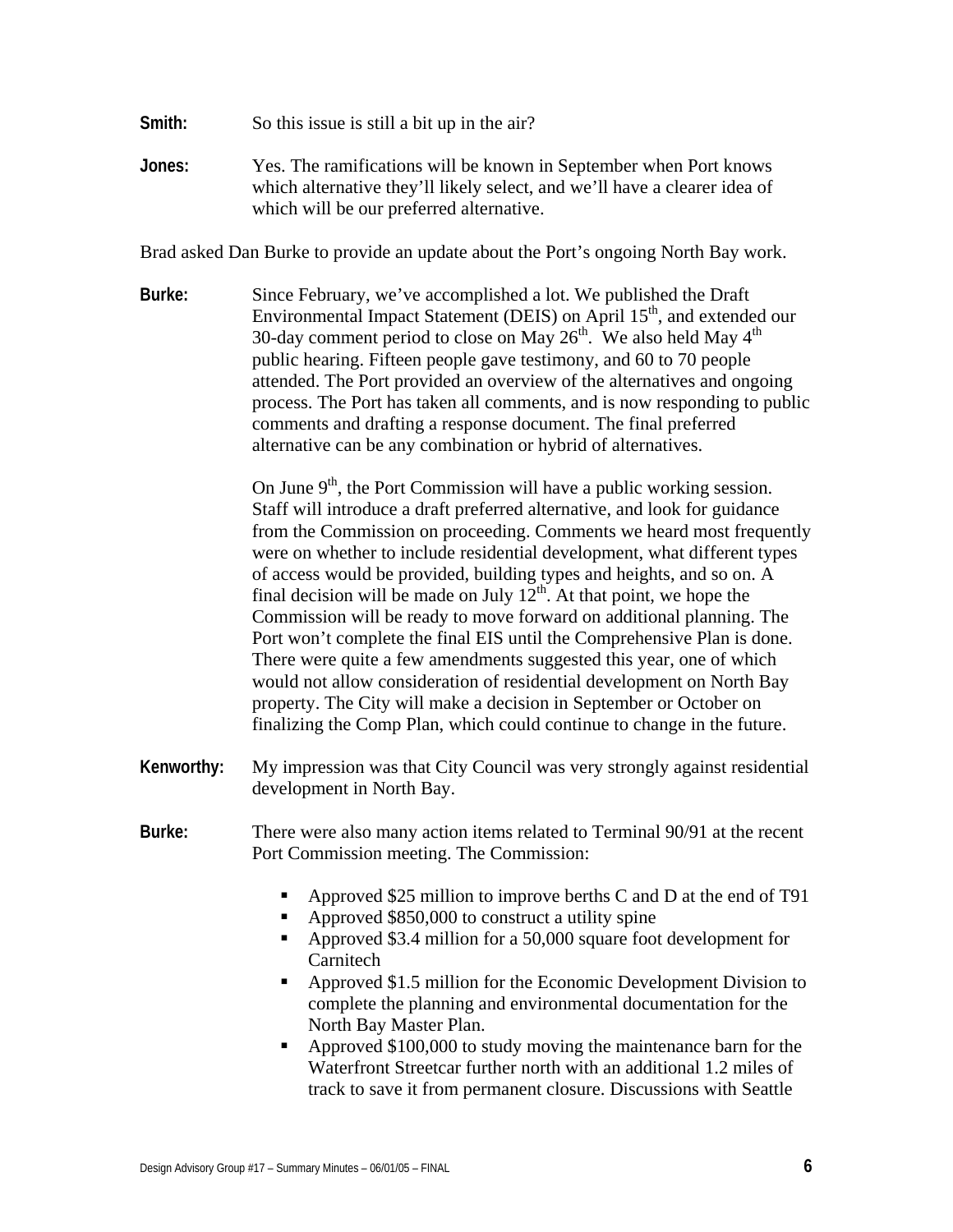|            | and King County Metro are underway. For Seattle Art Museum<br>(SAM) to proceed with the Sculpture Park, they need to move the<br>maintenance barn out of the way. To make this happen, the Port<br>offered to provide the funding for the track extension and overhead<br>wire system, the land for the maintenance barn, land through<br>Elliott Bay Park and two new stations. The participating agencies<br>are working on the project cost and budget. |
|------------|------------------------------------------------------------------------------------------------------------------------------------------------------------------------------------------------------------------------------------------------------------------------------------------------------------------------------------------------------------------------------------------------------------------------------------------------------------|
| Kenworthy: | Carnitch is a company with machinery to process food, anything from<br>pineapple to fish. The company has lots of land and marine implications,<br>and the cluster economy in North Bay has been looking for this kind of<br>addition to expand services.                                                                                                                                                                                                  |
| Burke:     | More public meetings will be coming up to discuss the Port's ongoing<br>work.                                                                                                                                                                                                                                                                                                                                                                              |
| Kenworthy: | The times for upcoming Port Commission meetings are:                                                                                                                                                                                                                                                                                                                                                                                                       |
|            | $1:00$ PM on June 29<br>٠<br>$2:00$ PM on July 12<br>٠                                                                                                                                                                                                                                                                                                                                                                                                     |
|            | There are critical Port Commission elections coming up, and I'd be                                                                                                                                                                                                                                                                                                                                                                                         |

surprised if housing options in North Bay don't die quickly

**Jones:** As more information becomes available, please let us know and we will include that in update emails we plan to send to the DAG on a monthly basis.

#### III. Odds & Ends **Kirk Jones, City of Seattle, and Brad Hoff, EnviroIssues**

Brad noted that the DAG has been meeting approximately quarterly (rather than monthly), and would take the summer off as technical work is being completed. The next DAG meeting will be in October. EnviroIssues will continue to do public outreach, and will be at Magnolia Summer Fest and Farmers Markets once per month through the summer.

Brad also announced that he will be moving to Minnesota with his family. Brad thanked the DAG for working so hard over the years, and noted that Sarah Brandt will continue to manage the project in his absence.

Kirk noted that the DAG's chance to provide real feedback on bridge design is coming up soon. Once the EA is published, the team will start the Type, Size, and Location study, and ask for input on things like how the bridge will look, what lights posts would be used, etc. This piece will be fun, and Kirk is looking forward to it.